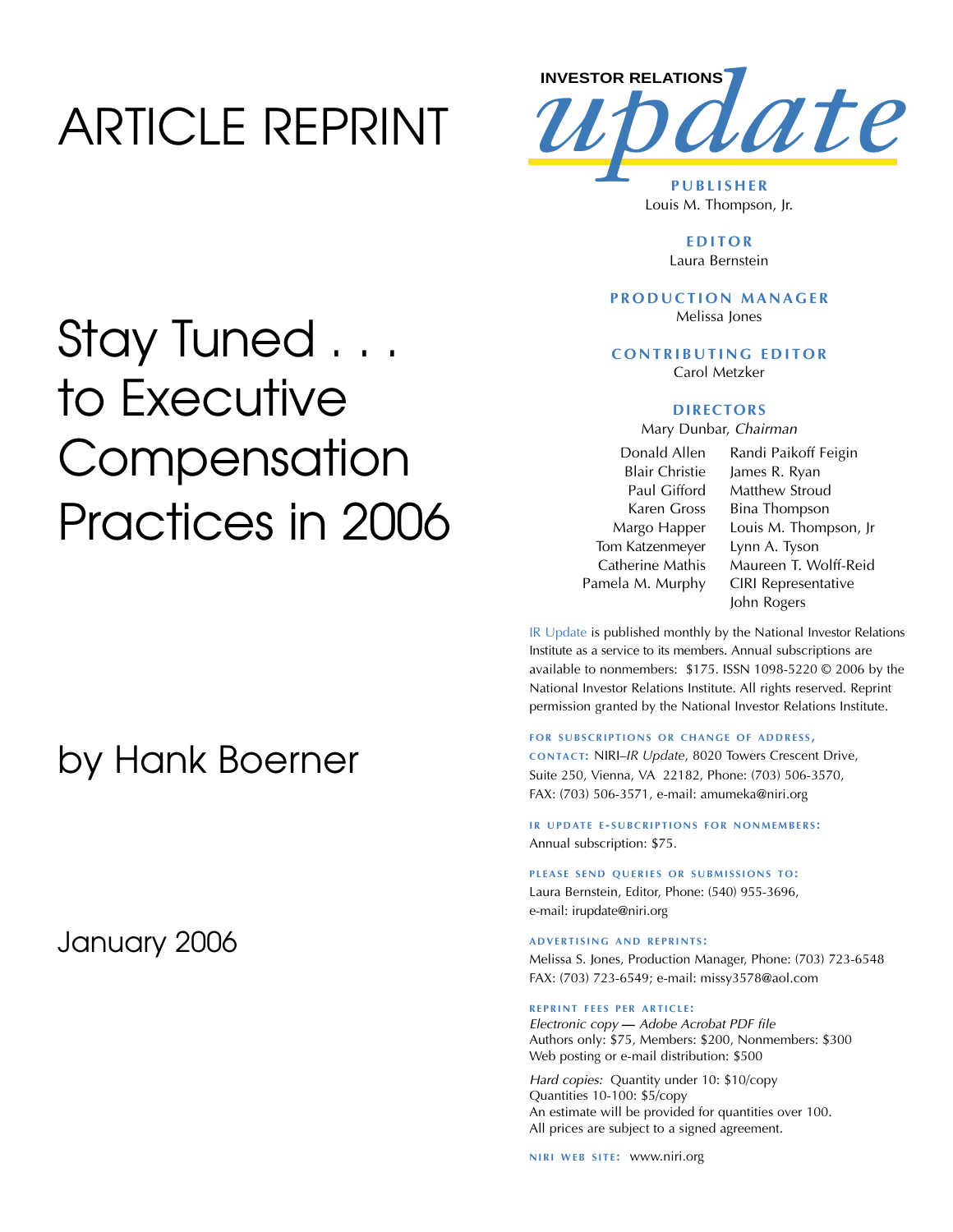### **HANK BOERNER'S STAY TUNED**

# Stay Tuned … to Executive Compensation Practices in 2006

By Hank Boerner

Each year we<br>IROs and fina<br>of which were<br>January 2001,<br>for "exogenou<br>plans. Who co<br>attacks nine n Each year we traditionally set out critical issues for IROs and finance executives to "stay tuned to," some of which were on target and some off the mark. In January 2001, we advised readers to be on the watch for "exogenous events" that could derail corporate plans. Who could have imagined the horrible terror attacks nine months later and their effect on corporate America's financial fortunes?

Some past issues may not have reached the tipping point yet — remember when we warned about the antics of Venezuelan leader Hugo Chavez a few years back? Timing can get derailed, or we may be way off base. Tricky business, this predicting of the year's trends.

For 2006, we humbly suggest that a major issue facing IROs, especially during proxy

season, will be executive compensation. (For an overview of the 2006 proxy season, including a discussion of executive compensation, see "2006 Proxy Season Arrives" on page 1.) This one issue could exert considerable influence in the dynamics of the relationships among corporations, shareholders and other stakeholders such as corporate employees, journalists, governance and social responsibility advocates, financial analysts, investment bankers, credit risk agencies, legislators and regulators.

Here are some recent developments centered on this issue that are now shaping your environment for 2006:

**Stay Tuned . . . to Congress.** In December 2005, the National Association of Corporate Directors (NACD) alerted its members that new government rules for executive compensation could be coming in 2006, citing Massachusetts Democrat Rep. Barney Frank's proposed bill — "The Protection Against Executive Compensation Abuse Act" (which would amend the 1934 Securities Exchange Act). NACD

> expects Congress to take up the issue when members return in January.

Congressman Frank's bill will likely stimulate more analysis and debate on at least three topics addressed in the latest draft:

✙ More complete corporate compensation disclosure, with comprehensive public statements required for all types of compensation (including present, deferred or contingent).

✙ Mandating a plan approval process (if the bill were to become law) requiring shareholder approval for a company's exec comp plan, a provision that could require shareholder approval for golden parachutes.

 $\triangleq$  Disclosure of a "gains disgorgement" policy — if it exists — explaining how a company will recapture incentive compensation that is "unjustified" or plans for recovery when the numbers on which performance bonuses were paid are found to be inaccurate or in need of restatement.

Even if the bill doesn't become law, consider the headline risk and public debate that could result from

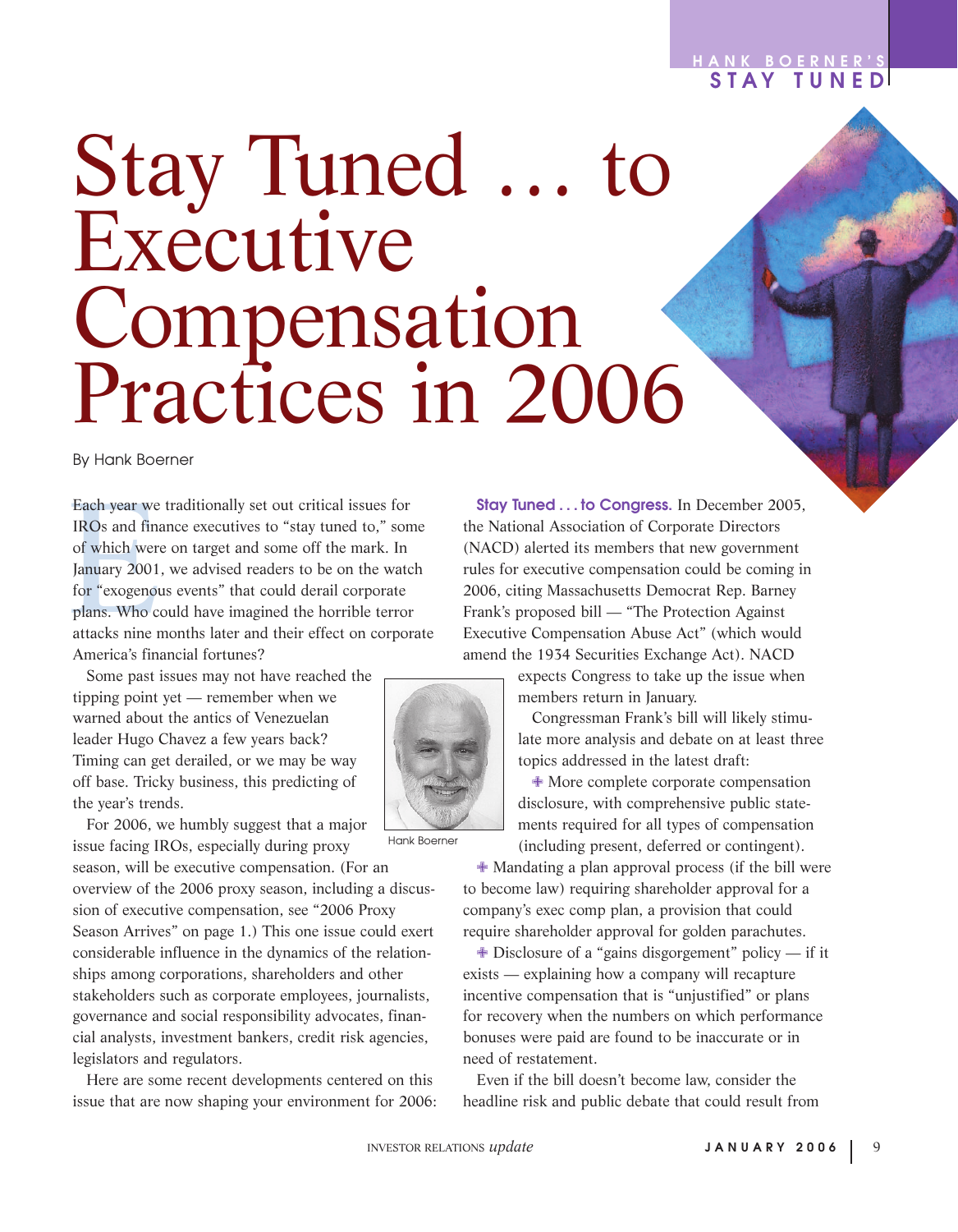### **HANK BOERNER'S STAY TUNED**

congressional examination of these topics. Could your company's name be in the headlines?

**Stay Tuned . . . to the Boardroom.** Possible comfort zone: NACD points out that many boards of directors have already cranked performance criteria in their executive comp plans, and these companies may do well in comparisons with the standards being proposed in the legislation before Congress. In 2003, the NACD issued "Report of the NACD Blue Ribbon Commission on Executive Compensation and the Role of the Compensation Committee." This report continues to shape the issue in boardrooms.

Said the report's authors, "Trust in the free enterprise system of our country is at the lowest level in many decades, and perceptions regarding inappropriate executive compensation are at the root of this discontent." Many boards "got the message."

**Stay Tuned . . . to New SEC Chairman Chris Cox.** Weighing in on governance reforms and future directions of his agency, Chairman Cox recently told the Economic Club of New York: "The Commission does not intend to, and never will while I am chairman, dictate what any employee of any company makes — whether it's the CEO or the mail clerk. Those are marketplace

decisions. It [the debate] is not about wage controls. It's about wage clarity — information that is clear, complete and comprehensible. We don't want to judge, comment, editorialize, pontificate, meddle or otherwise interfere in salary decisions. And we most certainly don't want to cap salaries — this is not the 1970s."

However, the chairman said the SEC would soon propose a rule initiative aimed at expanding corporate disclosure. The SEC intention is to provide investors with a more complete and accurate understanding of a company's compensation package; then judgments, decisions and actions taken will be up to boards and investors, not federal regulators. Expanded disclosure

on CEO pay could help directors have access to more market information (including the pay practices of other companies).

**Stay Tuned . . . to CFA Institute Recommendations.** And where are the analysts on this issue? The CFA Centre for Financial Market Integrity recently issued a package of observations and recommendations for analysts and the investors they serve titled "The Corporate Governance of Listed Companies: A Manual for Investors." The leading financial analyst society recommends that investors determine whether a company has

> a committee of independent board members charged with setting executive compensation. This is important, says the CFA, because such a committee could "encourage" executive management to act in ways that enhance long-term profitability and value.

Two important considerations from this report:

✙ Only independent board members should be on the remuneration or compensation committee.

✙ Executive comp should be linked to the long-term profitability of the company and long-term increases in share value relative to competitors and other comparably situated companies.

Investors might also want to consider, advised the CFA, whether the composition of comp packages is

appropriate and whether management has pressured the board to award excessive compensation, or provide incentives for actions that boost short-term share prices at the expense of long-term profitability and value. IROs should assume that analysts would be paying much closer attention to executive pay programs in 2006 as they develop their own analysis.

**Stay Tuned . . . to the Media Condemnations of Greed.** Business and consumer print media have been among the most powerful influences on the decade-long public debate about executive compensation. *Fortune* magazine in November, for example, asked, "Did you